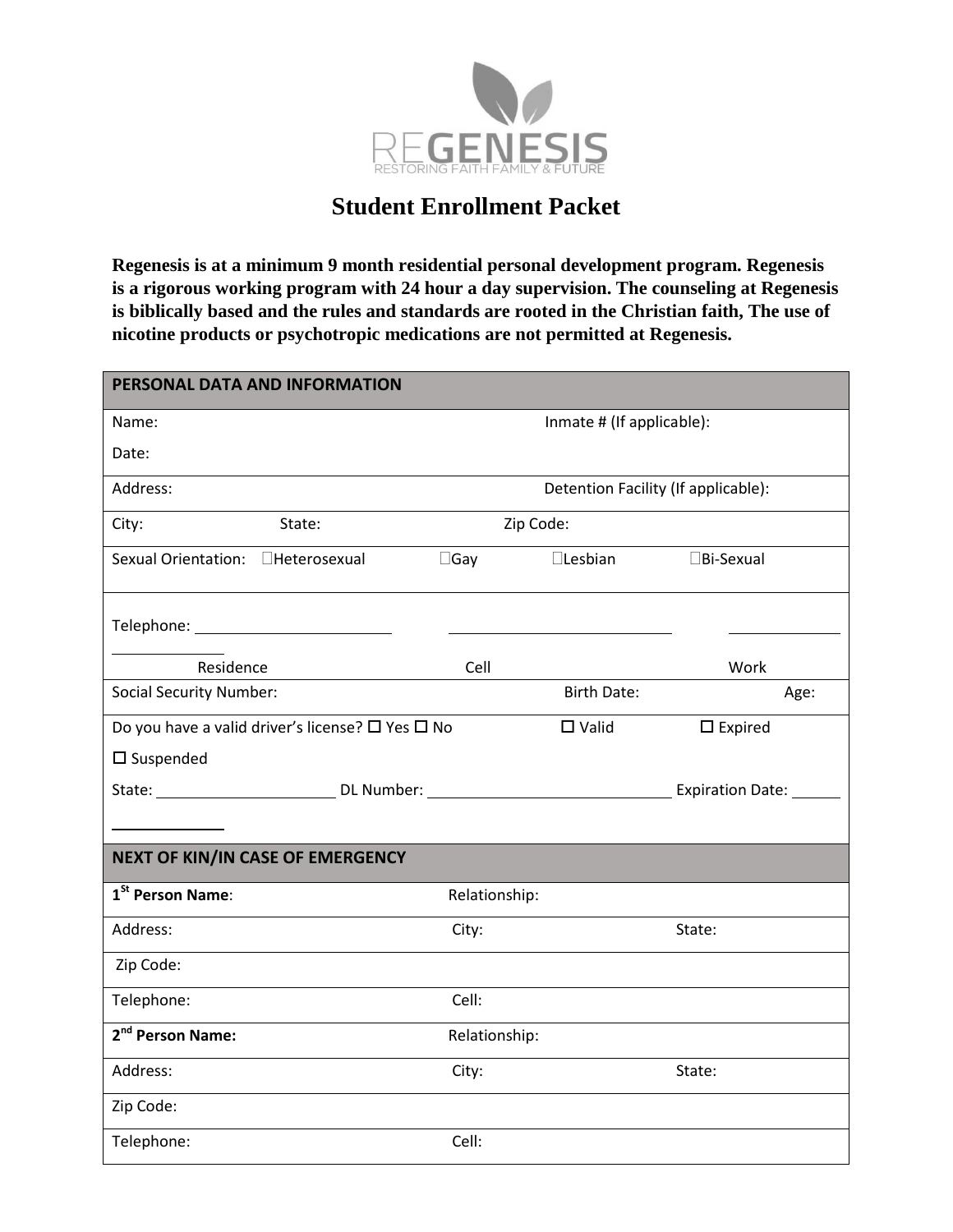|                                        | WHO HAS REFERRED YOU TO REGENESIS?                                                                 |               |                    |                       |           |
|----------------------------------------|----------------------------------------------------------------------------------------------------|---------------|--------------------|-----------------------|-----------|
| Name:                                  |                                                                                                    | Relationship: |                    |                       |           |
| Address:                               |                                                                                                    | City:         |                    | State:                | Zip       |
| Code:                                  |                                                                                                    |               |                    |                       |           |
| Telephone:                             |                                                                                                    | Cell:         |                    |                       |           |
| PERSONAL FAMILY HISTORY                |                                                                                                    |               |                    |                       |           |
| children)                              | Please list parent/parenting figures, spouse, girl/boyfriend, brothers & sisters (do NOT list your |               |                    |                       |           |
| <b>Name</b>                            |                                                                                                    | Relationship  | Age                | Residence             |           |
| 1.                                     |                                                                                                    |               |                    |                       |           |
| 2.                                     |                                                                                                    |               |                    |                       |           |
| 3.                                     |                                                                                                    |               |                    |                       |           |
| <u>4.</u>                              |                                                                                                    |               |                    |                       |           |
|                                        |                                                                                                    |               |                    |                       |           |
|                                        | PERSONAL & FAMILY MEDICAL HISTORY                                                                  |               |                    |                       |           |
|                                        | Do you have or have you ever had any of the following:                                             |               |                    |                       |           |
| $\square$ Asthma                       | $\square$ Back problems                                                                            |               | $\square$ Diabetes | $\Box$ Epilepsy       | $\Box$ TB |
| $\square$ Heart problems<br>$\Box$ HIV | $\Box$ Hepatitis<br>$\Box$ Other                                                                   | $\square$ VD  |                    | □ High Blood Pressure |           |
| listed above, please explain:          | Please explain if you answered any of the above with a yes answer. If you have any problems not    |               |                    |                       |           |
|                                        |                                                                                                    |               |                    |                       |           |
|                                        | Do you have any diet requirements? $\square$ Yes $\square$ No                                      |               |                    |                       |           |
|                                        |                                                                                                    |               |                    |                       |           |

### **Are you presently taking medication or have open prescriptions? Yes No (List Below)**

| Medication       | Dosage |
|------------------|--------|
|                  |        |
| <u>.</u>         |        |
| . پ              |        |
| $\sqrt{ }$<br>∸. |        |

**List your present physician's name:**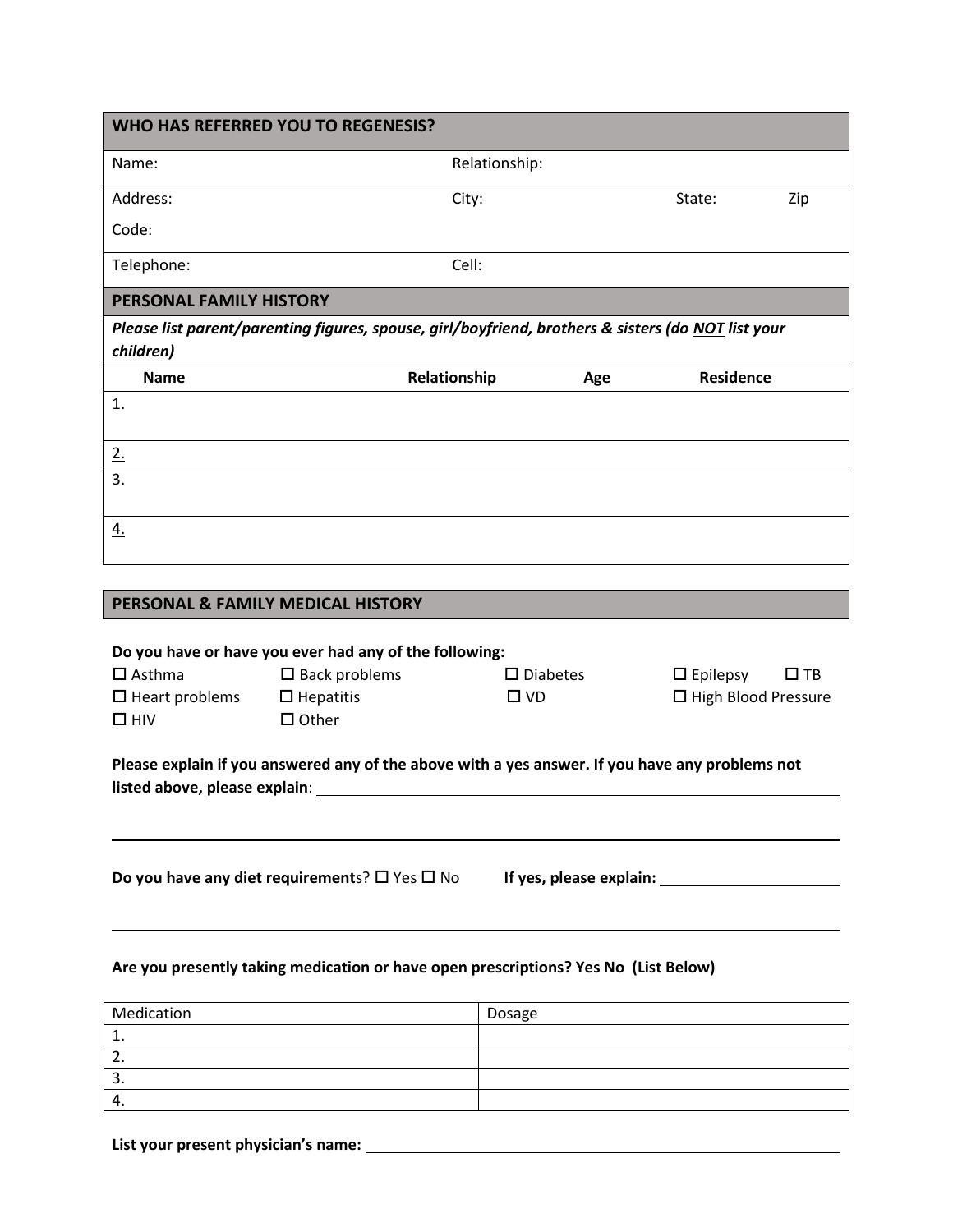| <b>MARITAL/INTIMATE RELATIONSHIP HISTORY</b>                                                                                     |                            |                |
|----------------------------------------------------------------------------------------------------------------------------------|----------------------------|----------------|
| Marital Status: $\Box$ Married $\Box$ Single $\Box$ Engaged $\Box$ Separated $\Box$ Divorced $\Box$ Re-married $\Box$<br>Widowed |                            |                |
|                                                                                                                                  |                            |                |
|                                                                                                                                  |                            |                |
|                                                                                                                                  |                            |                |
| Telephone: ___________________________<br>Residence                                                                              | Cell                       | Work           |
| Do you have any children? $\square$ Yes $\square$ No                                                                             | If yes, please list below. |                |
| Name of child<br>living                                                                                                          | Age                        | Where they are |
|                                                                                                                                  |                            |                |
|                                                                                                                                  |                            |                |
|                                                                                                                                  |                            |                |
| <b>SIGNIFICANT LIFE EVENTS</b>                                                                                                   |                            |                |
|                                                                                                                                  |                            |                |

**Describe any of the follow that you are experiencing or have recently experienced:**

| Physical abuse/neglect: The contract of the contract of the contract of the contract of the contract of the contract of the contract of the contract of the contract of the contract of the contract of the contract of the co |
|--------------------------------------------------------------------------------------------------------------------------------------------------------------------------------------------------------------------------------|
|                                                                                                                                                                                                                                |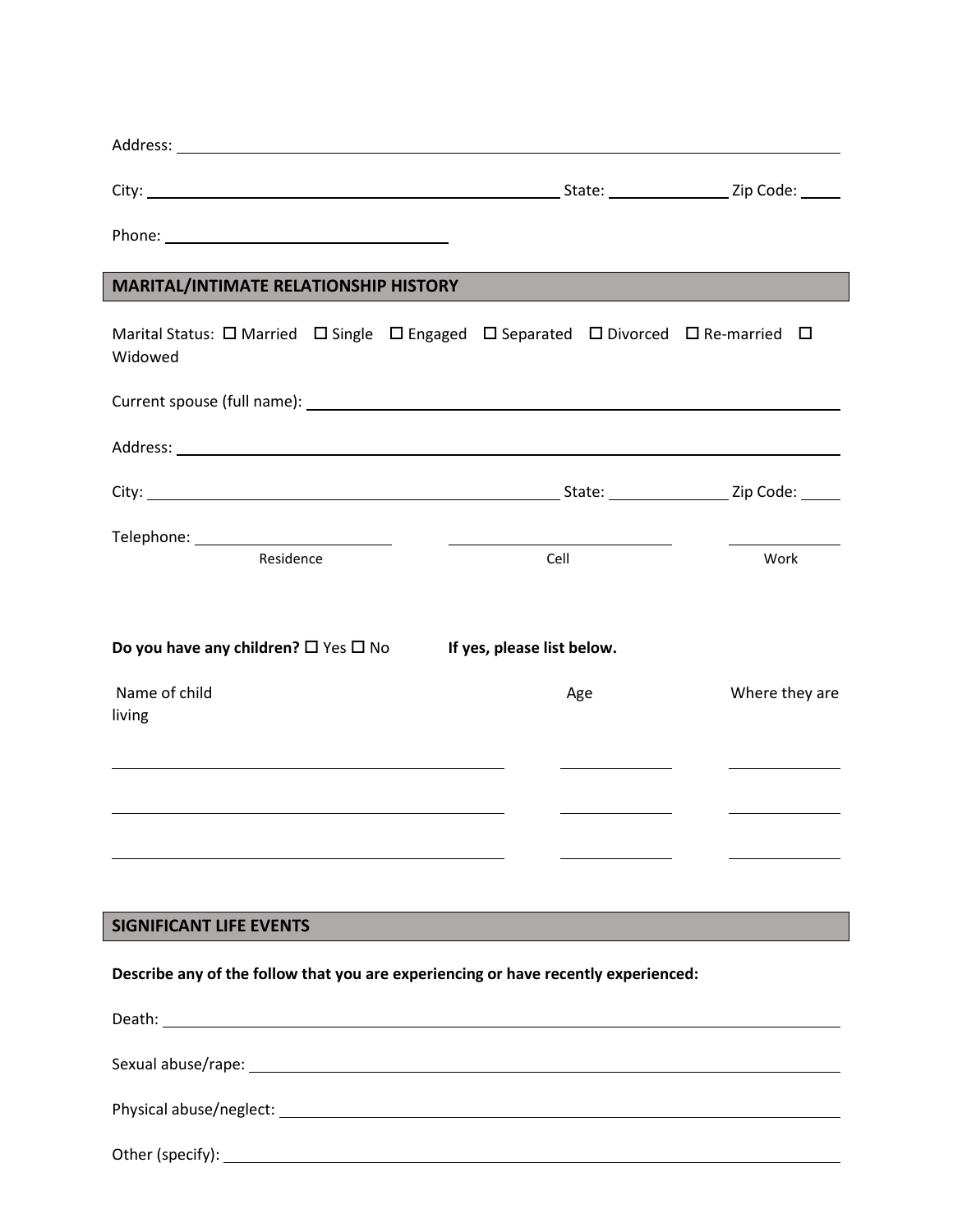#### **WORK AND EDUCATION HISTORY**

| Circle last year of education completed: 1 2 3 4 5 6 7 8 9 10 11 12 College: 1 2 3<br>$4 \, 5+$                                                             |  |  |  |  |  |  |  |  |
|-------------------------------------------------------------------------------------------------------------------------------------------------------------|--|--|--|--|--|--|--|--|
| Describe other training, certificates, and diplomas:                                                                                                        |  |  |  |  |  |  |  |  |
|                                                                                                                                                             |  |  |  |  |  |  |  |  |
| Describe your skill or employment history (what have you done):                                                                                             |  |  |  |  |  |  |  |  |
| (Cont.) Describe your skill or employment history (what have you done):                                                                                     |  |  |  |  |  |  |  |  |
| $Conv(1, 0) \sqcup \emptyset$ $\sqcap$ $\sqcup$ $\sqcap$ $\sqcap$ $\sqcap$ $\sqcap$ $\sqcap$ $\sqcap$ $\sqcap$ $\sqcap$ $\sqcap$ $\sqcap$ $\sqcap$ $\sqcap$ |  |  |  |  |  |  |  |  |

Can you read?  $\square$  Yes  $\square$  No  $\square$  Good  $\square$  Average  $\square$  Poor

Can you write?  $\Box$  Yes  $\Box$  No  $\Box$  Good  $\Box$  Average  $\Box$  Poor

#### **PSYCHOLOGICAL HISTORY**

Have you ever received mental health treatment? □ Yes □ No If yes, please list:

| Date | <b>Name of Clinic</b> | <b>Reason for Mental Health</b><br><b>Treatment</b> | Outcome |
|------|-----------------------|-----------------------------------------------------|---------|
|      |                       |                                                     |         |
|      |                       |                                                     |         |

Have you ever thought about committing suicide?  $\Box$  Yes  $\Box$  No

Are you currently thinking about committing suicide?  $\Box$  Yes  $\Box$  No

Have you ever received psychiatric care?  $\square$  Yes  $\square$  No

Have you ever cut yourself?  $\square$  Yes  $\square$  No

Have you ever had an eating disorder?  $\Box$  Yes  $\Box$  No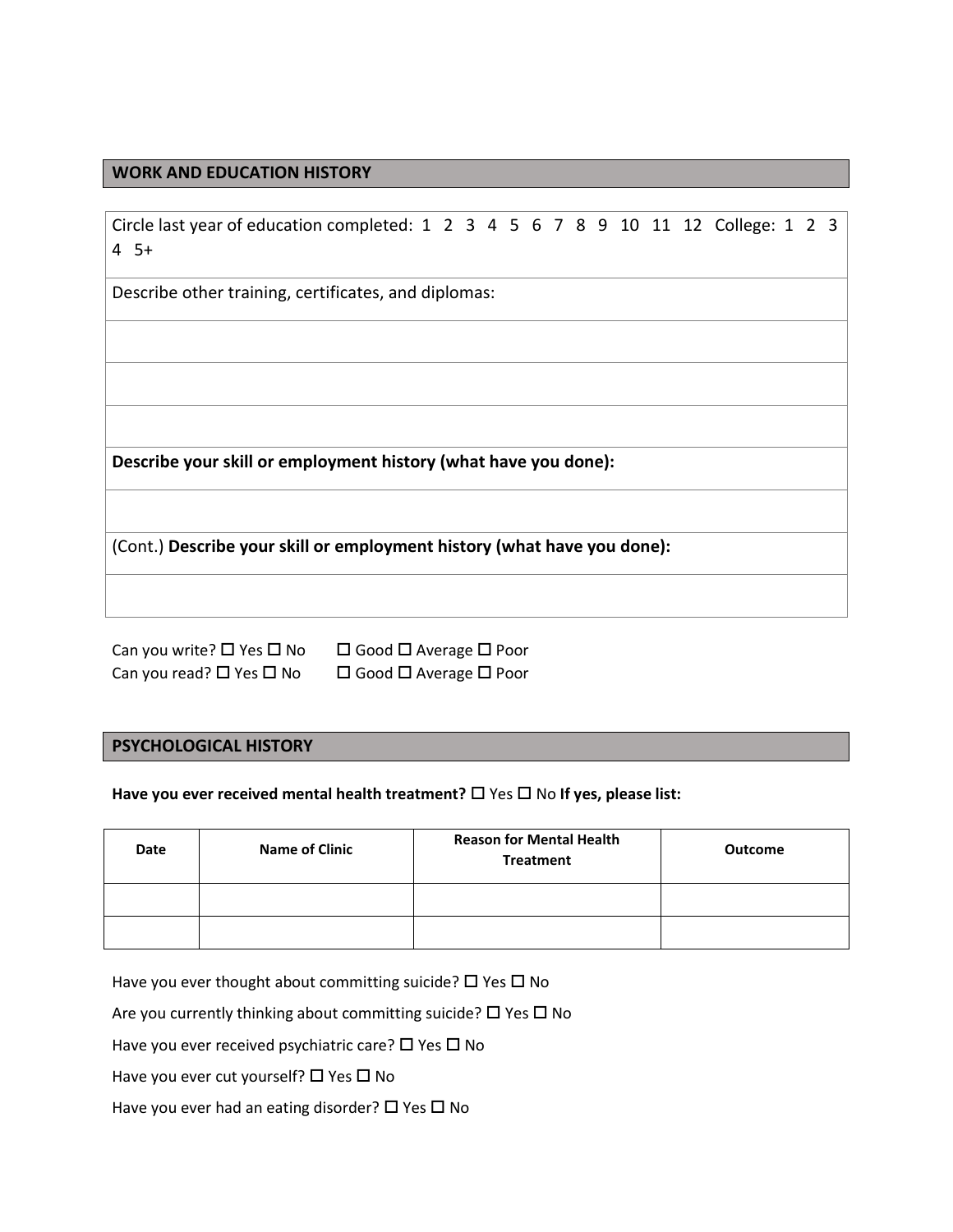If yes, please explain:

Will you be willing to authorize doctors or agencies involved in previous treatments to release your medical records?  $\square$  Yes  $\square$  No

**SPIRITUAL HISTORY**

Are you born-again? Date: Place:

Are you a member of any church?  $\Box$  Yes  $\Box$  No Denomination

\_\_\_\_\_\_\_\_\_\_\_\_\_\_\_\_\_\_\_\_\_\_\_\_\_\_\_\_\_\_\_\_\_\_\_\_\_\_\_\_\_\_\_\_\_\_

Have you, your parent or grandparents ever been involved in any occult, cultic, new age or any other non –Christian practices? Yes No If yes, explain:

\_\_\_\_\_\_\_\_\_\_\_\_\_\_\_\_\_\_\_\_\_\_\_\_\_\_\_\_\_\_\_\_\_\_\_\_\_\_\_\_\_\_\_\_\_\_\_\_\_\_\_\_\_\_\_\_\_\_\_\_\_\_\_\_\_\_\_\_\_\_\_\_\_\_\_\_\_\_

**LEGAL HISTORY**

| Are you legally mandated to participate in a residential program? $\Box$ Yes $\Box$ No              |
|-----------------------------------------------------------------------------------------------------|
|                                                                                                     |
|                                                                                                     |
|                                                                                                     |
| Are you currently or will you be under legal supervision? $\square$ Yes $\square$ No                |
| Method of reporting: $\square$ Phone $\square$ Letter $\square$ In person $\square$ Other (explain) |
| How often do you report? ____________________How long? ______________________Time remaining? ______ |
|                                                                                                     |
|                                                                                                     |
| Address:                                                                                            |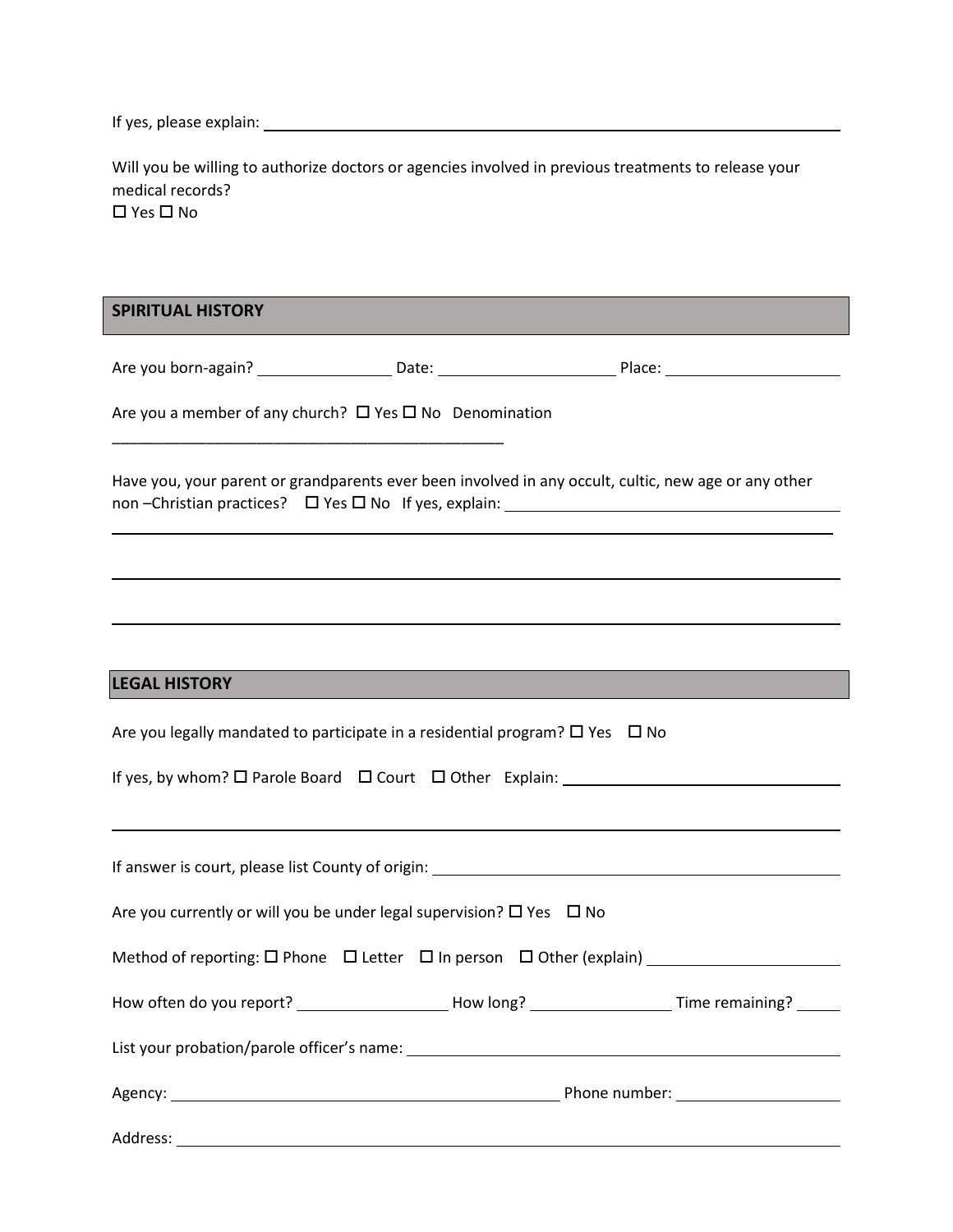| Are you required to attend any classes? The contract of the contract of the contract of the contract of the contract of the contract of the contract of the contract of the contract of the contract of the contract of the co |  |
|--------------------------------------------------------------------------------------------------------------------------------------------------------------------------------------------------------------------------------|--|
| How much do you owe in fees, costs, and restitution? The manufacturer of the state of the state of the state of                                                                                                                |  |
| Are any of the following pending against you? (Please check those that apply)<br>$\Box$ Arrest warrant $\Box$ Court appearance $\Box$ Criminal charges $\Box$ Sentencing $\Box$ Other: (explain)                               |  |
| If you have checked any of the above, please explain: __________________________                                                                                                                                               |  |

# **List all arrests and major convictions other than traffic violations:**

| Date | <b>Charges</b> | Convictio<br>$\mathsf n$<br><b>Yes No</b> |  | Sentence | Time<br>in Jail | <b>Was Alcohol (A)</b><br>of Drugs (D)<br>Involved? |
|------|----------------|-------------------------------------------|--|----------|-----------------|-----------------------------------------------------|
|      |                |                                           |  |          |                 |                                                     |
|      |                |                                           |  |          |                 |                                                     |
|      |                |                                           |  |          |                 |                                                     |
|      |                |                                           |  |          |                 |                                                     |
|      |                |                                           |  |          |                 |                                                     |
|      |                |                                           |  |          |                 |                                                     |
|      |                |                                           |  |          |                 |                                                     |
|      |                |                                           |  |          |                 |                                                     |
|      |                |                                           |  |          |                 |                                                     |

Please list all upcoming court dates below: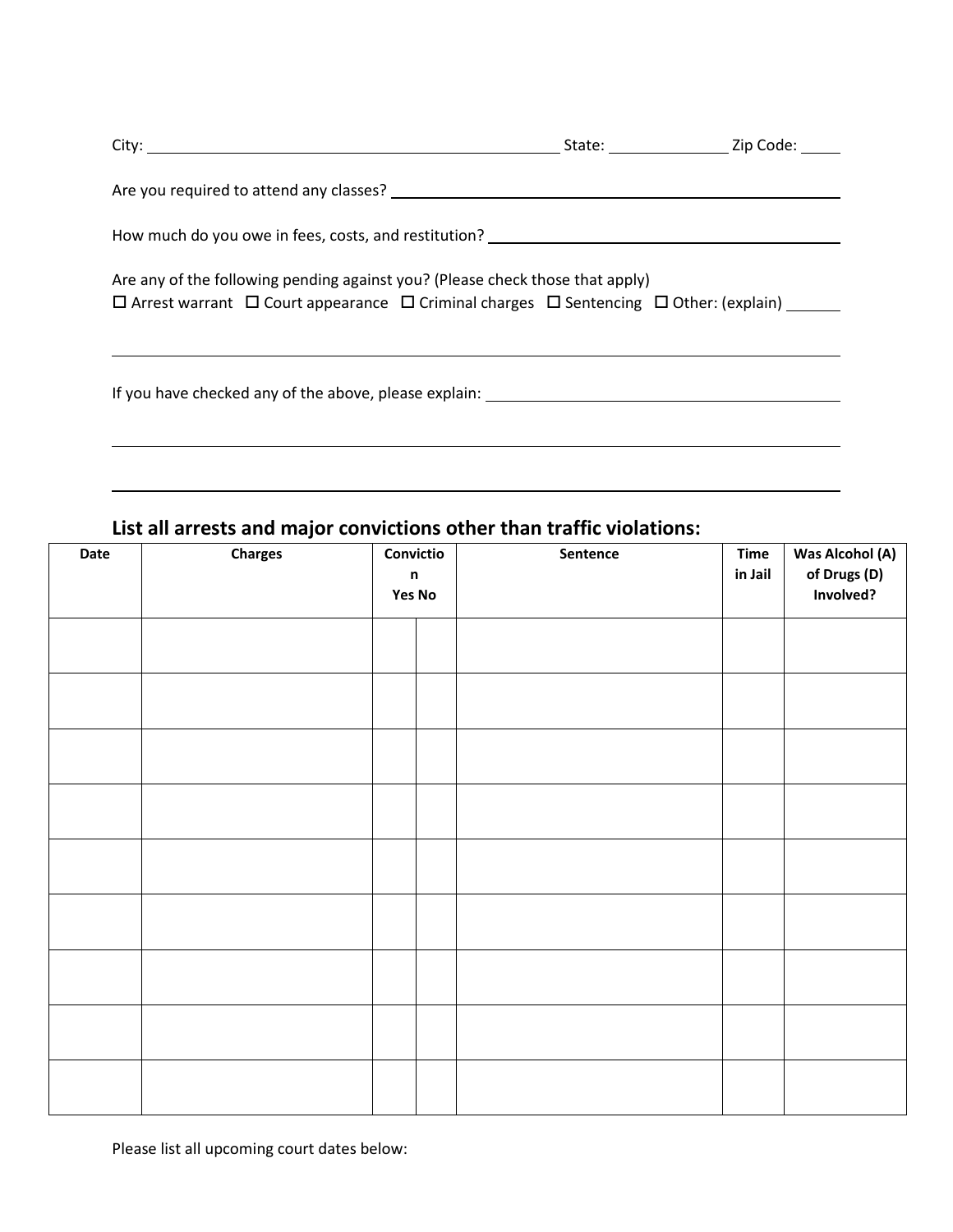| <b>Court Date</b>                                                                                                                                                                                                      | Locality/Jurisdiction of Case |        |  |  |  |  |
|------------------------------------------------------------------------------------------------------------------------------------------------------------------------------------------------------------------------|-------------------------------|--------|--|--|--|--|
|                                                                                                                                                                                                                        |                               |        |  |  |  |  |
|                                                                                                                                                                                                                        |                               |        |  |  |  |  |
|                                                                                                                                                                                                                        |                               |        |  |  |  |  |
| <b>Attorney Information</b>                                                                                                                                                                                            |                               |        |  |  |  |  |
| Name:                                                                                                                                                                                                                  |                               | Phone: |  |  |  |  |
| Name:                                                                                                                                                                                                                  |                               | Phone: |  |  |  |  |
| Name:                                                                                                                                                                                                                  |                               | Phone: |  |  |  |  |
| Name:                                                                                                                                                                                                                  |                               | Phone: |  |  |  |  |
|                                                                                                                                                                                                                        |                               |        |  |  |  |  |
| <b>FINANCIAL STATUS</b>                                                                                                                                                                                                |                               |        |  |  |  |  |
| Are you eligible for and/or receiving the following: $\Box$ Welfare $\Box$ Disability payments $\Box$ Unemployment<br>compensation<br>□ Workman's compensation □ Other income (please explain) _______________________ |                               |        |  |  |  |  |
| Have you ever applied for food stamps? $\square$ Yes $\square$ No Where?                                                                                                                                               |                               |        |  |  |  |  |
| <b>THE PROBLEM</b>                                                                                                                                                                                                     |                               |        |  |  |  |  |
|                                                                                                                                                                                                                        |                               |        |  |  |  |  |
|                                                                                                                                                                                                                        |                               |        |  |  |  |  |

Have you ever been in treatment before? \_\_\_\_\_\_\_\_\_\_\_\_\_ Was it religious or secular (non-religious)? \_\_\_\_\_

What are you expecting (believing) God to do in your life through this program? \_\_\_\_\_\_\_\_\_\_\_\_\_\_\_\_\_\_\_\_\_\_\_\_\_\_\_\_\_\_